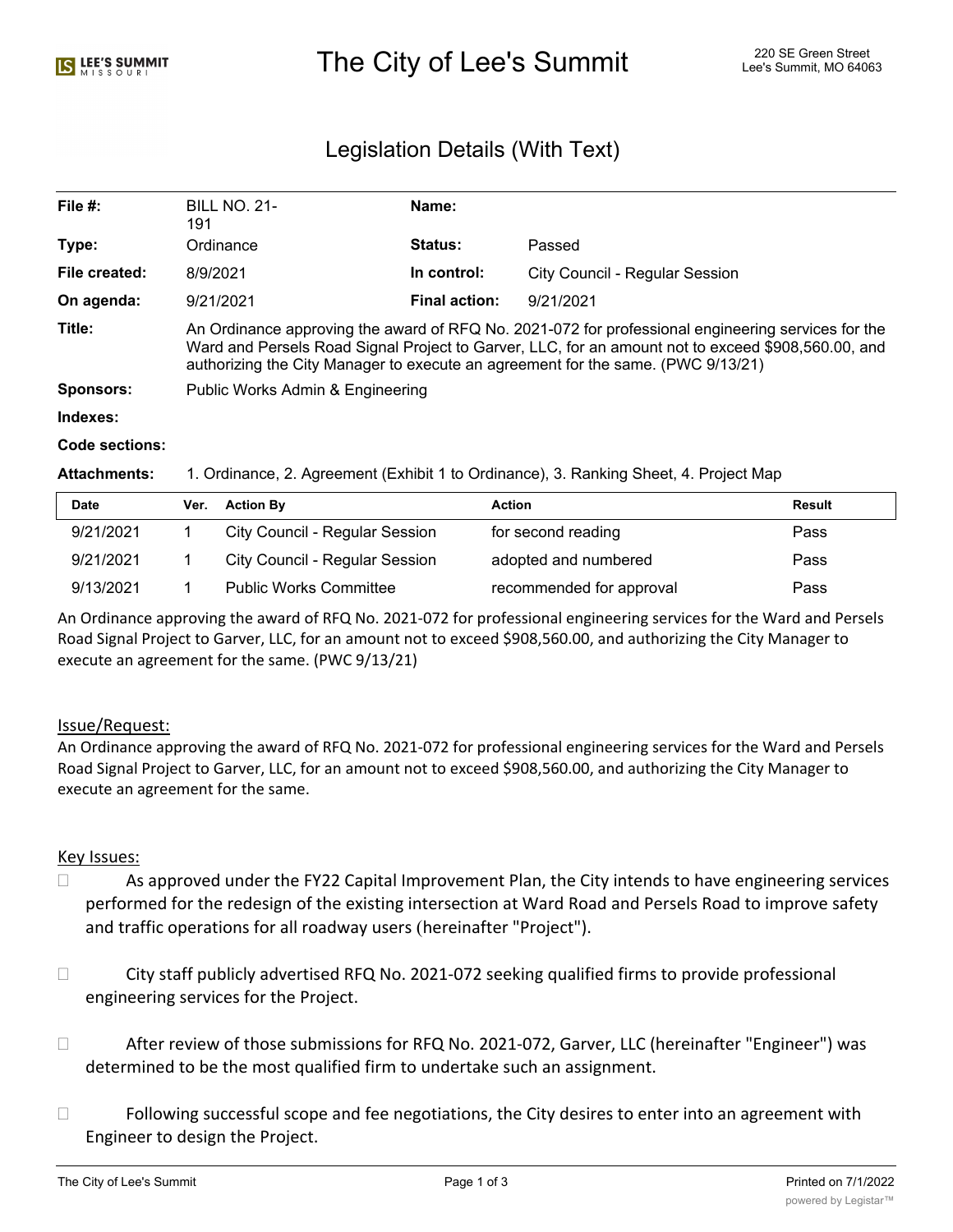# Proposed Committee Motion:

I move to recommend to City Council approval of an Ordinance approving the award of RFQ No. 2021-072 for professional engineering services for the Ward and Persels Road Signal Project to Garver, LLC, for an amount not to exceed \$908,560.00, and authorizing the City Manager to execute an agreement for the same.

# Proposed City Council Motion:

FIRST MOTION: I move for a second reading of an Ordinance approving the award of RFQ No. 2021-072 for professional engineering services for the Ward and Persels Road Signal Project to Garver, LLC, for an amount not to exceed \$908,560.00, and authorizing the City Manager to execute an agreement for the same.

SECOND MOTION: I move for adoption of an Ordinance approving the award of RFQ No. 2021-072 for professional engineering services for the Ward and Persels Road Signal Project to Garver, LLC, for an amount not to exceed \$908,560.00, and authorizing the City Manager to execute an agreement for the same.

# Background:

Ward road is a four-lane undivided major arterial with curb and gutter, and sidewalks along both sides. This intersection of Ward and Persels has been documented as one of the top ten crash locations maintained by the City due to the geometry of the offset intersections, extended queue lengths, lack of turn lanes, and insufficient space for adequate signal timing to accommodate the increased traffic volumes. The project has also been requested by residents and LSR7 on many occasions over the last several years.

The Project will enhance safety and traffic operations through the Ward and Persels intersection by consolidating the two intersections of Persels into one. The north T intersection of Persels at Ward will be shifted south to realign with the south T intersection on the west side of Ward Road.

In addition to the realignment of the intersection, access management, safety and capacity will be addressed along Ward Road through the intersection and to the south with the addition of turn lanes and medians. In order to construct a left-turn lane, the pavement width along Ward Road will need to be expanded. Due to restrictions at the site and property impacts, Ward Road is planned to expand to the east, constructing an additional lane's width of pavement, adding a median, and replacing the curb and gutter, and sidewalk. This project also includes connectivity with the Rock Island Trail, street lights, traffic signal consolidation and installation of permanent fixtures (replacing the span wires), waterline relocation and replacement, culverts, and storm sewer repairs and modifications. This Project will also address aging culverts, water mains, and sanitary sewer infrastructure that are failing in the immediate vicinity.

The City completed a study in 2014 for the a two-pipe corrugated metal pipe (CMP) culvert running under Ward Road, near the north boundary of the Project. That study showed replacement of the culvert was warranted, or extensive rehab could extend the culvert life by 5 to 10 years. A large concrete culvert crosses under the Rock Island Trail and under the east leg of Persels Road. This culver may be still be usable, but more detailed investigate of the structure is required. This culvert will need to be extended to the north, or replaced, to realign Persels east of Ward Road. Both of these culverts